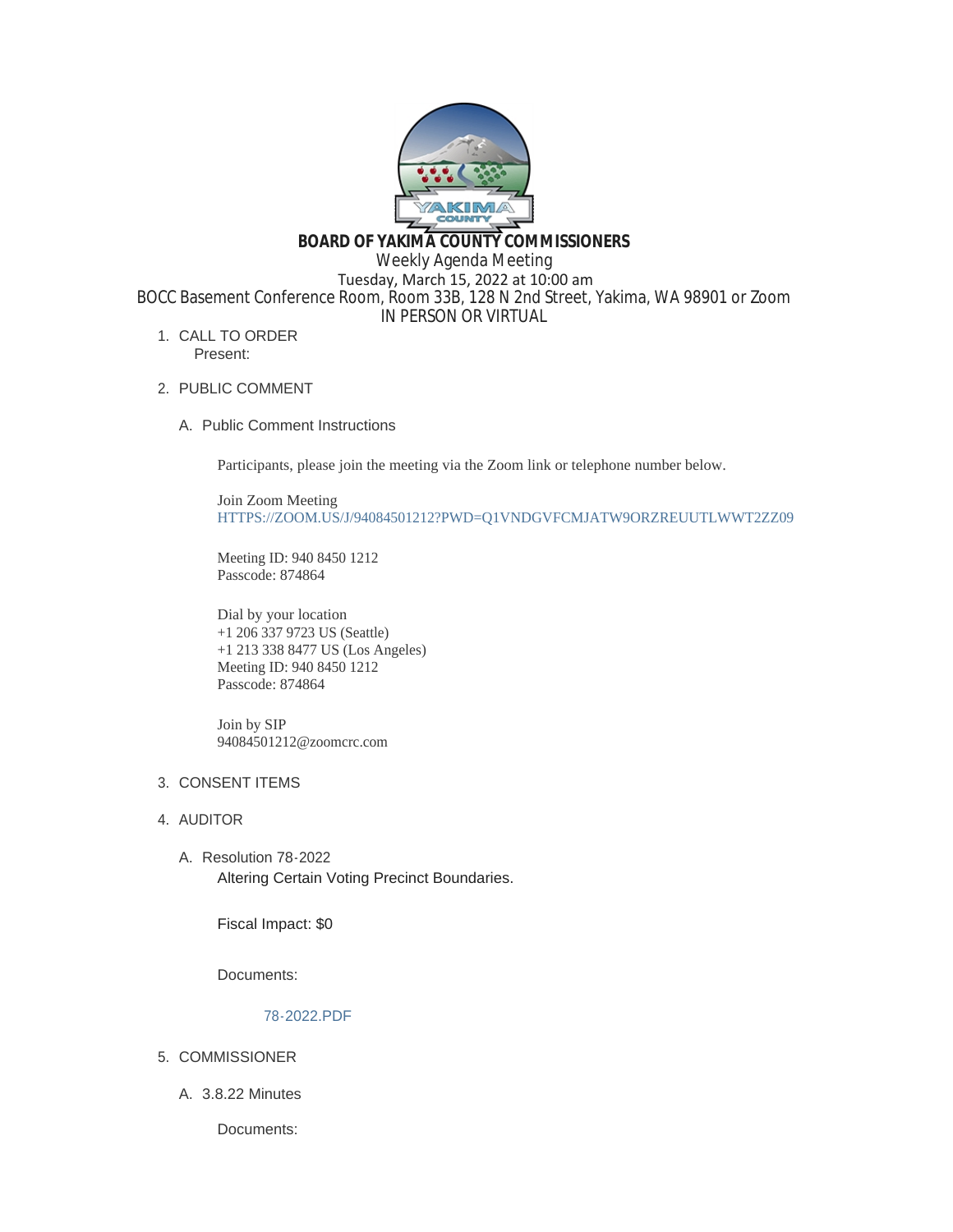### [3.8.22 MINUTES.PDF](https://www.yakimacounty.us/AgendaCenter/ViewFile/Item/3989?fileID=15723)

B. Resolution 77-2022

Appointing Chad Michael to the Yakima County Civil Service Commission.

Fiscal Impact: \$0

Documents:

# [77-2022.PDF](https://www.yakimacounty.us/AgendaCenter/ViewFile/Item/4007?fileID=15729)

C. Agreement 75-2022

Agreement Between the Yakima County Law Library and Office of the Secretary of State-Washington State Library Division for an American Rescue Plan Act Grant Award to Obtain New Technology Devices to Enhance Connectivity and Access.

Fiscal Impact: \$5,000 - Library Services & Technology Act Grant

Documents:

### [BOCC 75-2022.PDF](https://www.yakimacounty.us/AgendaCenter/ViewFile/Item/3990?fileID=15724)

D. Agreement 77-2022

Renewal Agreement with DocuSign Inc. for Digital Signature Service for the Commissioner's Office.

Fiscal Impact: \$4,758

Documents:

# [BOCC 77-2022.PDF](https://www.yakimacounty.us/AgendaCenter/ViewFile/Item/4006?fileID=15728)

- 6. COUNTY ROADS
	- A. Resolution 79-2022 Authorizing Advertisement for Bids for Replacing the Cowiche Mill Road Bridge #065.

Fiscal Impact: Cost of Advertisement

Documents:

### [79-2022.PDF](https://www.yakimacounty.us/AgendaCenter/ViewFile/Item/4009?fileID=15732)

# FACILITIES SERVICES 7.

Resolution 75-2022 A.

Accepting as Complete, the 1940's Courthouse Roof Replacement Project; PW22222- S.

Fiscal Impact: Yakima County will Release Retainage in the Amount of \$7,554.50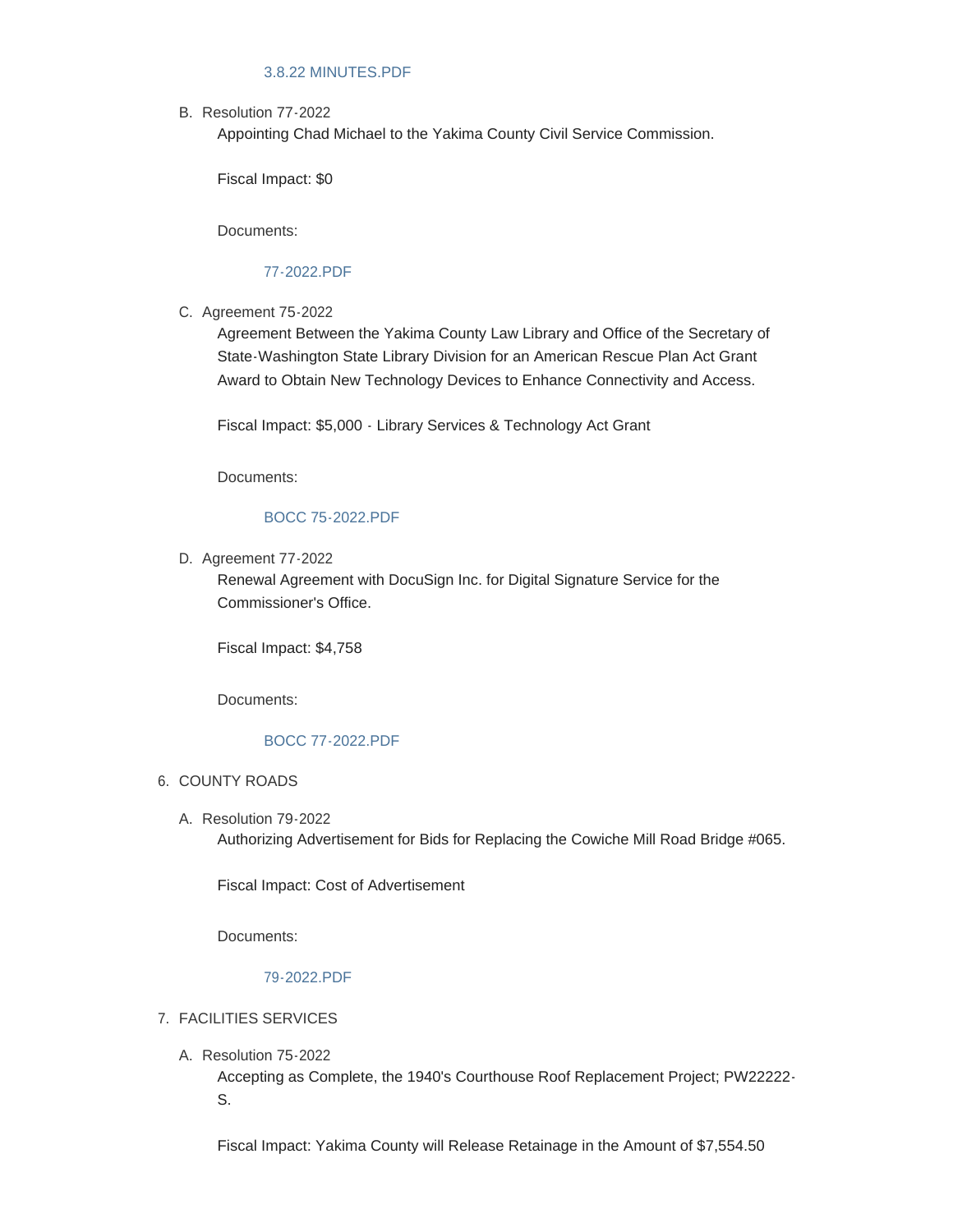Documents:

## [75-2022.PDF](https://www.yakimacounty.us/AgendaCenter/ViewFile/Item/3991?fileID=15725)

#### 8. HUMAN RESOURCES

Resolution 76-2022 A.

Additions/Deletions to Budgeted Positions in Department 220 (Sheriff's Office) and Fund 103 (Pretrial Services).

Fiscal Impact: Funding of the Changes will be Absorbed within the Existing Department Budget Levels for 2022

Documents:

#### [76-2022.PDF](https://www.yakimacounty.us/AgendaCenter/ViewFile/Item/4002?fileID=15726)

- 9. HUMAN SERVICES
	- A. Agreement 79-2022

Modification #1 to the Agreement with Radio KDNA to Modify the Contract End Date and Increase the Total Amount of the Federal Rent Assistance Contract.

Fiscal Impact: This Modification Increases the Total Contract Value by \$475,425. The Total Amount of the Contract is now \$1,733,402

Documents:

### [BOCC 79-2022.PDF](https://www.yakimacounty.us/AgendaCenter/ViewFile/Item/4011?fileID=15735)

B. Agreement 80-2022

Modification #1 to the Agreement with Catholic Charities to Modify the Contract End Date and Reduce the Total Amount of the Federal Rent Assistance Contract.

Fiscal Impact: This Modification Reduces the Total Amount of the Contract by \$19,730. The Total Amount of the Contract is now \$923,754

Documents:

## [BOCC 80-2022.PDF](https://www.yakimacounty.us/AgendaCenter/ViewFile/Item/4012?fileID=15736)

C. Agreement 81-2022

Modification #1 to the Consolidated Homeless Grant (CHG) Agreement to Increase the Total Amount of the Contract.

Fiscal Impact: This Modification Increases the Total Contract Value by \$381,918. The Total Amount of the Contract is now \$6,036,670

Documents: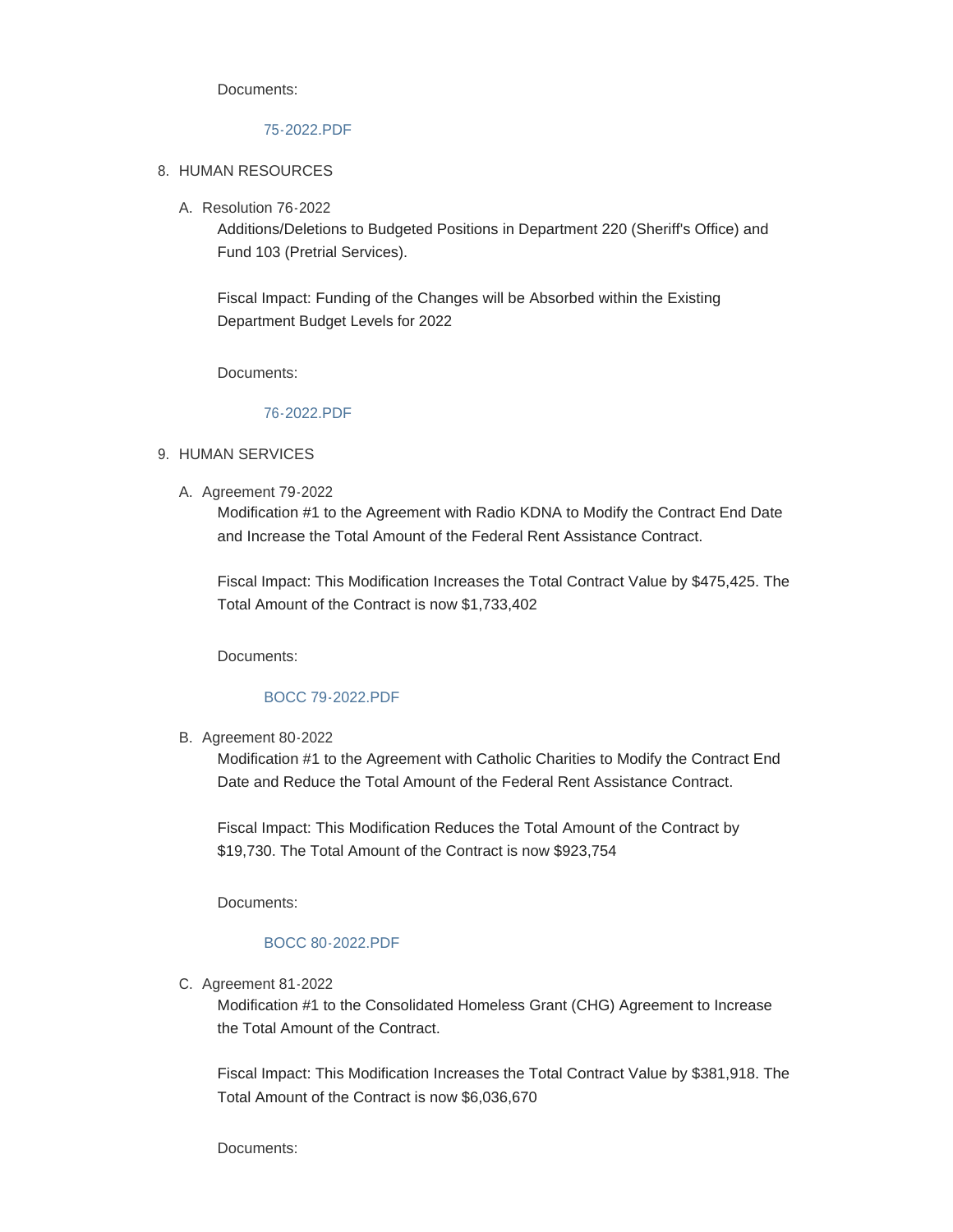### [BOCC 81-2022.PDF](https://www.yakimacounty.us/AgendaCenter/ViewFile/Item/4013?fileID=15737)

D. Agreement 82-2022

Modification #2 to the Shelter Program Grant Agreement to Update Bed Inventory, Occupancy Dates, and Project Locations in the Scope of Work.

Fiscal Impact: Contract Remains at \$1,356,671

Documents:

### [BOCC 82-2022.PDF](https://www.yakimacounty.us/AgendaCenter/ViewFile/Item/4014?fileID=15738)

E. Agreement 83-2022

Renewal CDBG Grant Agreement with Northwest Community Action Center to Provide Direct Public Services for Low-and Moderate-Income Persons in Yakima County.

Fiscal Impact: \$156,460 - CDBG Grant

Documents:

### [BOCC 83-2022.PDF](https://www.yakimacounty.us/AgendaCenter/ViewFile/Item/4015?fileID=15739)

### 10. PUBLIC SERVICES

A. Agreement 78-2022

Agreement with Knobel's Electric for Electrical Setup for an Unattended Kiosk at the Terrace Heights Landfill.

Fiscal Impact: \$18,059.76

Documents:

#### [BOCC 78-2022.PDF](https://www.yakimacounty.us/AgendaCenter/ViewFile/Item/4010?fileID=15734)

- 11. PUBLIC HEARING
	- A. Public Hearing To Consider The Use Of Title III Secure Rural Schools And Roads Self Determination Act Funding. Presenting: Craig Warner, Director of Financial Services

#### 12. REGULAR AGENDA

A. Agreement 76-2022

Agreement with Axon Professional Services for Public Safety Video and Audio Recording equipment.

Fiscal Impact: \$1,339,734 Total 2022-2027 - Funded by WA State Grant & Depreciation

Documents:

[BOCC 76-2022.PDF](https://www.yakimacounty.us/AgendaCenter/ViewFile/Item/4003?fileID=15730)